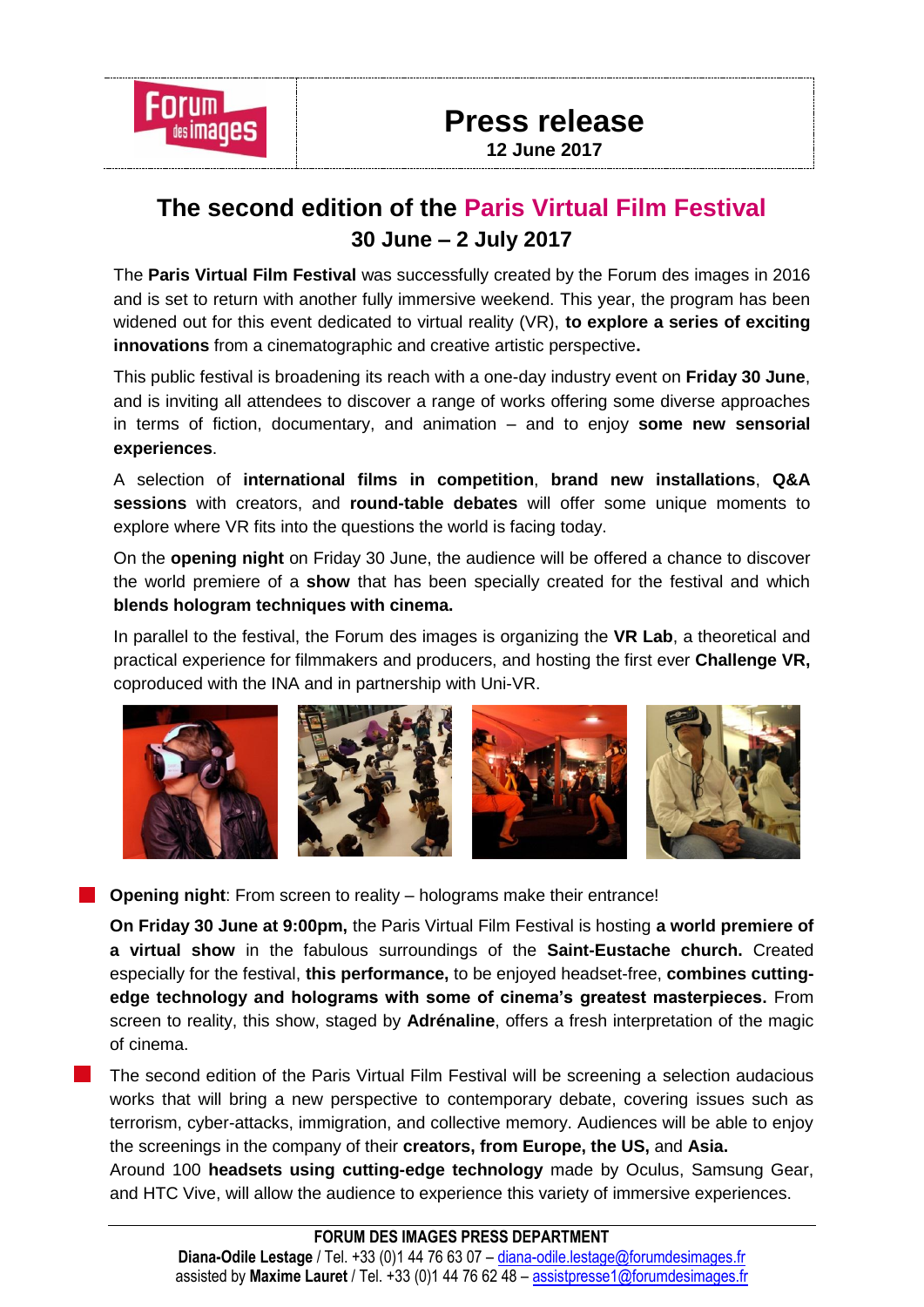The program contains a **selection of some 20 exciting and socially-aware films** that were spotted **at recent festivals** and which, for the most part, have yet to screen in France. They include *Pearl* by Patrick Osbourne, nominated for an Oscar in 2017; the documentary *Indefinite* by Darren Emerson, on the daily life of refugees; the thriller *Alteration* by Jérôme Blanquet, the *Planet ∞* from Momoko Seto; and *Dear Angelica* by Saschka Unseld, with its hand-painted animation.

Several **international directors** will come to present their creations and chat with audiences, including **Mia Donovan**, author of *Deprogrammed,* a film about indoctrination and brainwashing; the Iranian director **Ali Eslami**, whose film *Death Tolls* places the audience in the center of terrorist attacks; and Burmese photographer **Minzayar Oo**, whose film *A New Reality, Along My River* immerses audiences into the city of Rangoon. The American director **Gabo Arora** will also be there to present his documentary, *Ground Beneath Her,* an immersive experience in the company of a young Nepalese woman after the 2015 earthquake.

**The 16 films and installations in competition will be judged by two juries which,** during the closing ceremony, **will reveal the winners of**:

 **The Grand Prix**, for the best of the 16 works in the official competition, across all categories.

The jury is made up of **members of the VR Lab**, including **Alejandro Jodorowksy**, director, novelist, and graphic novel author; **Davy Chou**, director and producer; **Cédric Bonin**, producer, and co-director of Seppia Film; **Olivier Bibas**, producer, Atlantique Productions, and **Josza Anjembe**, screenwriter and director.

 **The French-Language Virtual Reality Prize – TV5 Monde**, in partnership with TV5 Monde, awarded to the best French-language work in competition. The jury comprises **Hélène Zemmour** Head of Digital at TV5 Monde; **Gilles Rousseau**, Deputy Head of Programming at the Forum des images; and **Marina Borriello**, Head of VR for Prisma Média

This year, in coproduction with the INA and in partnership with Uni-VR, the festival will be inaugurating **Challenge VR**, a brand-new 48-hour creative event where participants must produce a **360° video** from a selection of **archive images offered by the INA**.

The creations will be screened during the festival and **two Challenge VR INA prizes** will be awarded to the most ambitious films at the closing ceremony, by a professional jury comprising **Laurent Vallet**, President of the INA, **Fabien Gaffez**, Head of Programming at the Forum des images; **Frédéric Josué**, president of Uni-VR; and **Gilles Freissinier**, Head of Digital Development at Arte France.

*What does virtual reality tell us about the world today? How can virtual reality help us discover the world in a different way? Virtual performance: The challenge for actors."* These **round-table debates**, open to all, will bring together **directors, TV industry execs, and specialists from the world of virtual reality** to talk about these topics.

They will include **Mia Donovan** (creator of *Deprogrammed*), **Dan Tucker** (producer of *Easter Rising: Voice of a Rebel*), **Ali Eslami** (creator of *Death Tolls*), and **Yasmin Elayat** (director of *Zero Days VR*), who will provide lively commentary on **the challenges of creating** and **screening virtual reality films**.